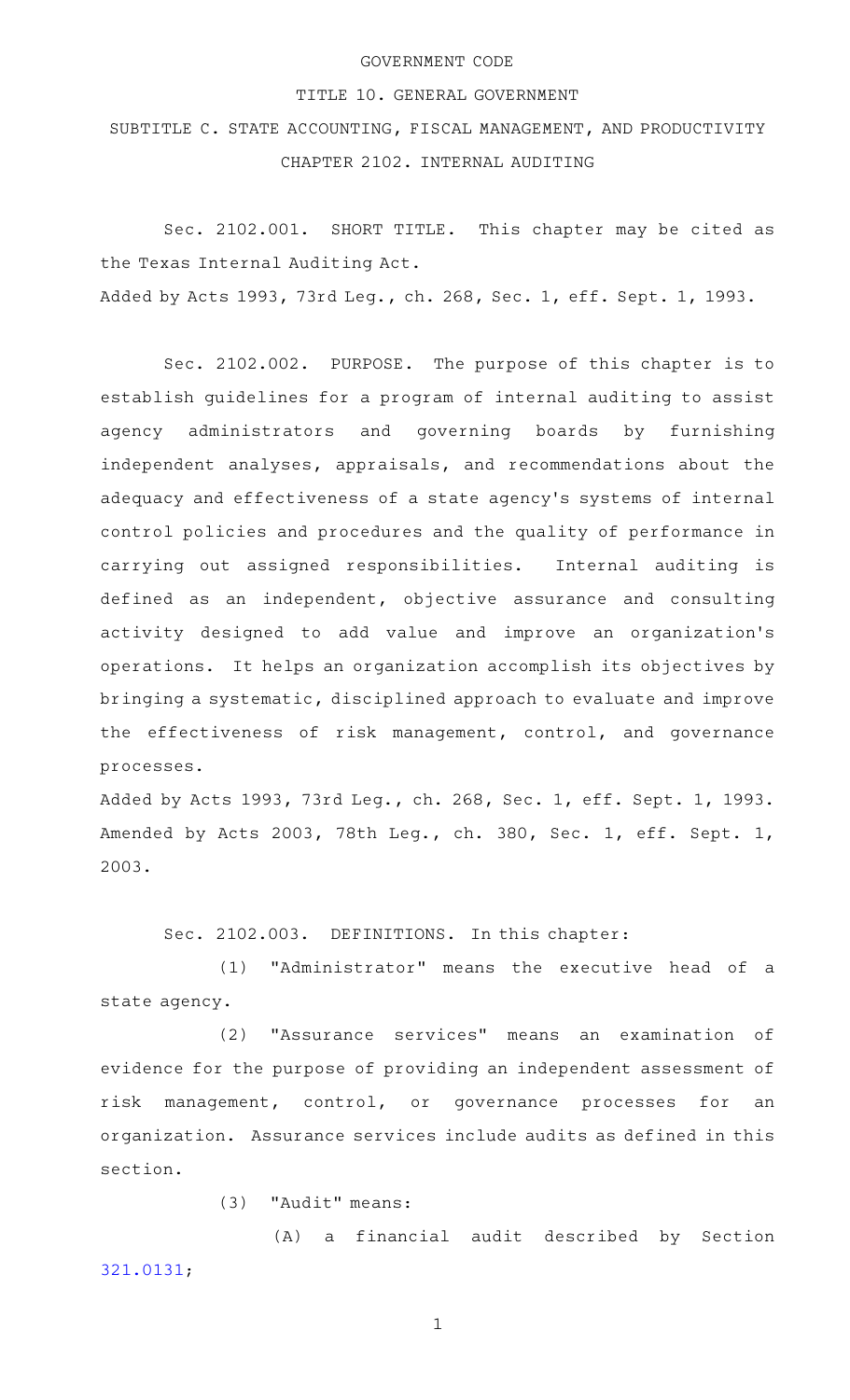(B) a compliance audit described by Section [321.0132](http://www.statutes.legis.state.tx.us/GetStatute.aspx?Code=GV&Value=321.0132);

(C) an economy and efficiency audit described by Section [321.0133](http://www.statutes.legis.state.tx.us/GetStatute.aspx?Code=GV&Value=321.0133);

(D) an effectiveness audit described by Section [321.0134](http://www.statutes.legis.state.tx.us/GetStatute.aspx?Code=GV&Value=321.0134); or

(E) an investigation described by Section [321.0136](http://www.statutes.legis.state.tx.us/GetStatute.aspx?Code=GV&Value=321.0136).

(4) "Consulting services" means advisory and related client service activities, the nature and scope of which are agreed upon with the client and are intended to add value and improve an organization 's operations. Consulting services include counsel, advice, facilitation, and training.

(5) "State agency" means a department, board, bureau, institution, commission, or other agency in the executive branch of state government.

Added by Acts 1993, 73rd Leg., ch. 268, Sec. 1, eff. Sept. 1, 1993. Amended by Acts 1997, 75th Leg., ch. 1122, Sec. 11, eff. Sept. 1, 1997; Acts 2003, 78th Leg., ch. 380, Sec. 2, eff. Sept. 1, 2003.

Sec. 2102.004. APPLICABILITY. (a) Sections 2102.005-2102.012 apply only to a state agency that:

(1) has an annual operating budget that exceeds \$10 million;

(2) has more than 100 full-time equivalent employees as authorized by the General Appropriations Act; or

(3) receives and processes more than \$10 million in cash in a fiscal year.

(b) Sections  $2102.013$  and  $2102.014$  apply to each state agency that receives an appropriation and that is not described by Subsection (a).

Added by Acts 1993, 73rd Leg., ch. 268, Sec. 1, eff. Sept. 1, 1993. Amended by Acts 2001, 77th Leg., ch. 804, Sec. 1, eff. Sept. 1, 2001; Acts 2003, 78th Leg., ch. 291, Sec. 1, eff. June 18, 2003.

Sec. 2102.005. INTERNAL AUDITING REQUIRED. (a) A state agency shall conduct a program of internal auditing that includes: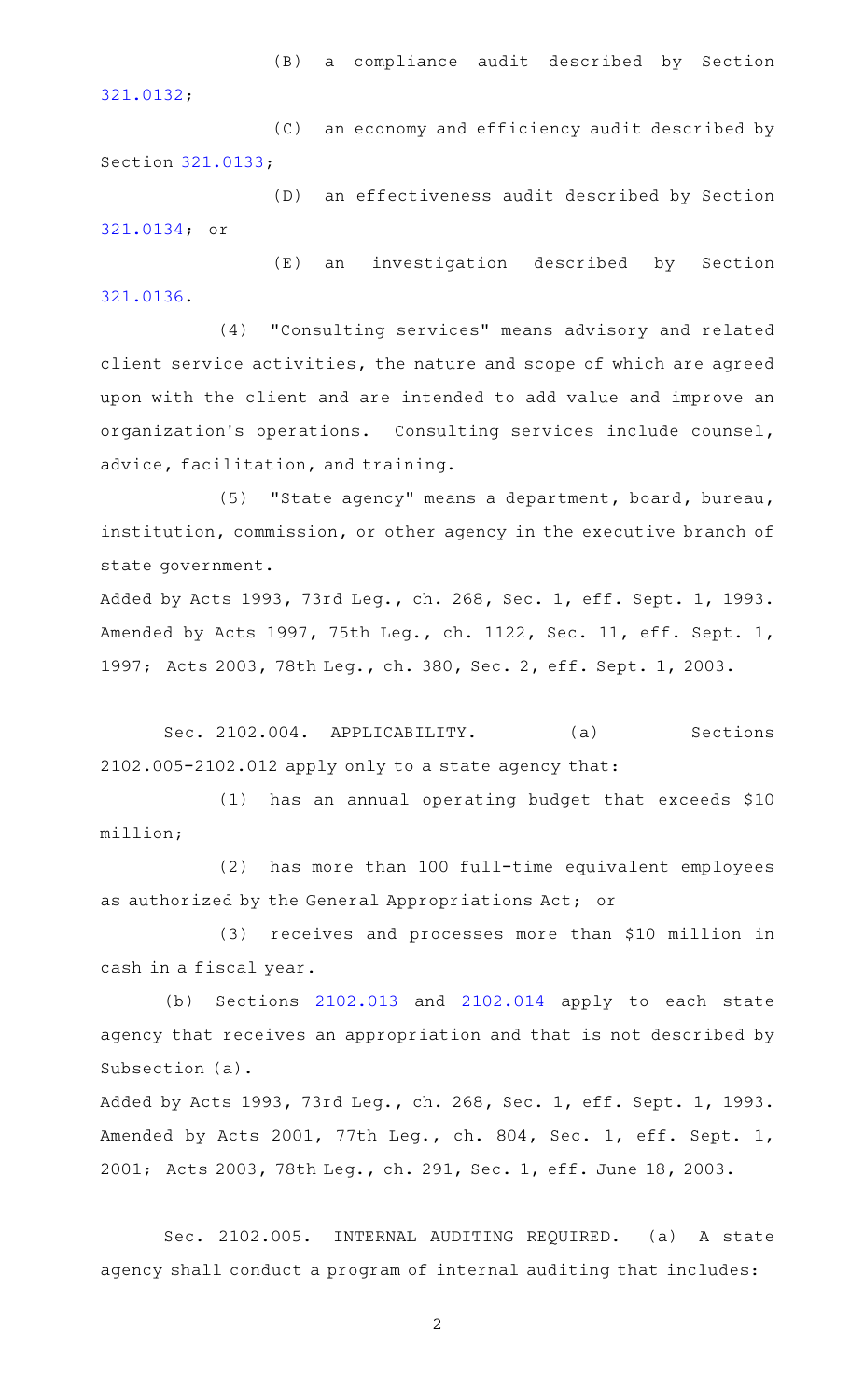$(1)$  an annual audit plan that is prepared using risk assessment techniques and that identifies the individual audits to be conducted during the year; and

(2) periodic audits of the agency's major systems and controls, including:

- $(A)$  accounting systems and controls;
- (B) administrative systems and controls; and

(C) electronic data processing systems and controls.

(b) In conducting the internal auditing program under Subsection (a), a state agency shall consider methods for ensuring compliance with contract processes and controls and for monitoring agency contracts.

Added by Acts 1993, 73rd Leg., ch. 268, Sec. 1, eff. Sept. 1, 1993. Amended by Acts 1997, 75th Leg., ch. 1122, Sec. 12, eff. Sept. 1, 1997.

Amended by:

Acts 2019, 86th Leg., R.S., Ch. 953 (S.B. [65\)](http://www.legis.state.tx.us/tlodocs/86R/billtext/html/SB00065F.HTM), Sec. 14, eff. September 1, 2019.

Sec. 2102.006. INTERNAL AUDITOR; STAFF. (a) The governing board of a state agency or the administrator of a state agency that does not have a governing board shall appoint an internal auditor.

(b) An internal auditor must:

 $(1)$  be a certified public accountant or a certified internal auditor; and

 $(2)$  have at least three years of auditing experience.

(c) The state agency shall employ additional professional and support staff the administrator determines necessary to implement an effective program of internal auditing.

(d) The governing board of a state agency, or the administrator of a state agency if the state agency does not have a governing board, shall periodically review the resources dedicated to the internal audit program and determine if adequate resources exist to ensure that risks identified in the annual risk assessment are adequately covered within a reasonable time frame.

Added by Acts 1993, 73rd Leg., ch. 268, Sec. 1, eff. Sept. 1, 1993.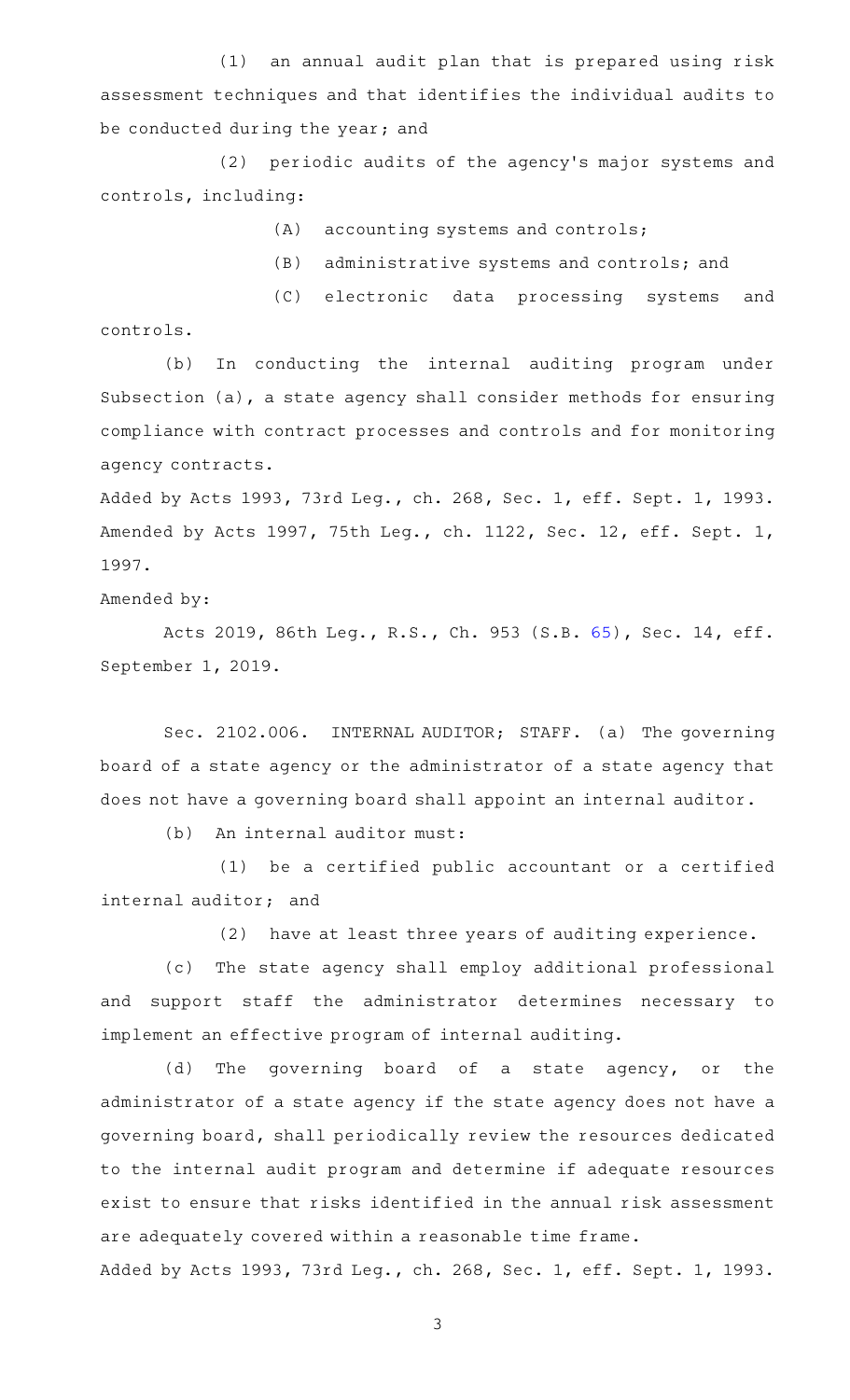Amended by Acts 2001, 77th Leg., ch. 804, Sec. 2, eff. Sept. 1, 2001; Acts 2003, 78th Leg., ch. 380, Sec. 3, eff. Sept. 1, 2003.

Sec. 2102.007. DUTIES OF INTERNAL AUDITOR. (a) The internal auditor shall:

(1) report directly to the state agency's governing board or the administrator of the state agency if the state agency does not have a governing board;

 $(2)$  develop an annual audit plan;

(3) conduct audits as specified in the audit plan and document deviations;

(4) prepare audit reports;

(5) conduct quality assurance reviews in accordance with professional standards as provided by Section [2102.011](http://www.statutes.legis.state.tx.us/GetStatute.aspx?Code=GV&Value=2102.011) and periodically take part in a comprehensive external peer review; and

(6) conduct economy and efficiency audits and program results audits as directed by the state agency 's governing board or the administrator of the state agency if the state agency does not have a governing board.

(b) The program of internal auditing conducted by a state agency must provide for the auditor to:

 $(1)$  have access to the administrator; and

(2) be free of all operational and management responsibilities that would impair the auditor 's ability to review independently all aspects of the state agency 's operation. Added by Acts 1993, 73rd Leg., ch. 268, Sec. 1, eff. Sept. 1, 1993. Amended by Acts 2001, 77th Leg., ch. 804, Sec. 3, eff. Sept. 1, 2001.

Sec. 2102.008. APPROVAL OF AUDIT PLAN AND AUDIT REPORT. The annual audit plan developed by the internal auditor must be approved by the state agency 's governing board or by the administrator of a state agency if the state agency does not have a governing board. Audit reports must be reviewed by the state agency 's governing board and the administrator.

Added by Acts 1993, 73rd Leg., ch. 268, Sec. 1, eff. Sept. 1, 1993.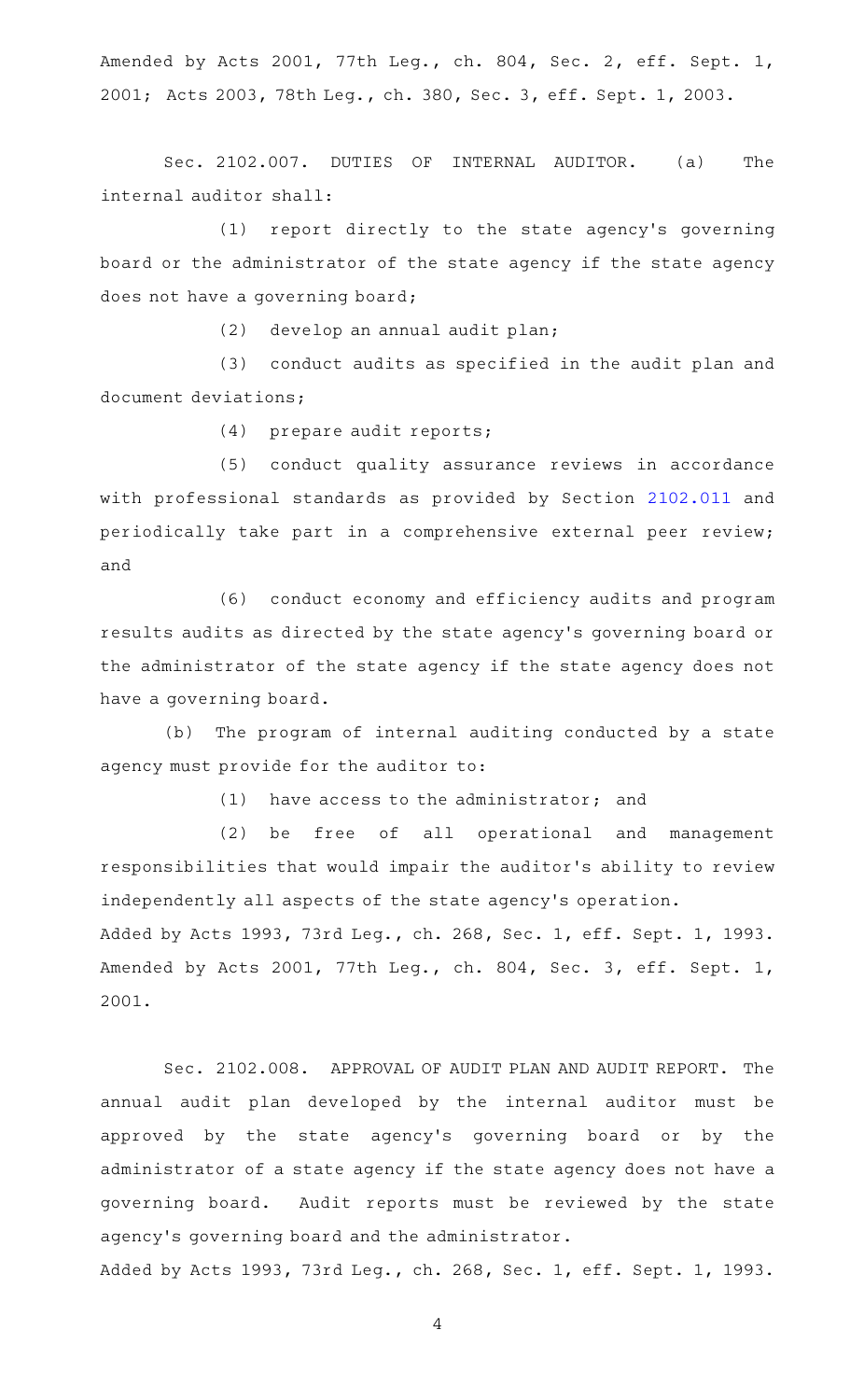Amended by Acts 2001, 77th Leg., ch. 804, Sec. 4, eff. Sept. 1, 2001.

Sec. 2102.009. ANNUAL REPORT. The internal auditor shall prepare an annual report and submit the report before November 1 of each year to the governor, the Legislative Budget Board, the state auditor, the state agency's governing board, and the administrator. The state auditor shall prescribe the form and content of the report, subject to the approval of the legislative audit committee.

Added by Acts 1993, 73rd Leg., ch. 268, Sec. 1, eff. Sept. 1, 1993. Amended by Acts 1997, 75th Leg., ch. 1122, Sec. 13, eff. Sept. 1, 1997.

Amended by:

Acts 2019, 86th Leg., R.S., Ch. 573 (S.B. [241](http://www.legis.state.tx.us/tlodocs/86R/billtext/html/SB00241F.HTM)), Sec. 1.18, eff. September 1, 2019.

Sec. 2102.0091. REPORTS OF PERIODIC AUDITS. (a) A state agency shall file with the division of the governor 's office responsible for budget and policy, the state auditor, and the Legislative Budget Board a copy of each report submitted to the state agency 's governing board or the administrator of the state agency if the state agency does not have a governing board by the agency 's internal auditor.

(b) Each report shall be filed not later than the 30th day after the date the report is submitted to the state agency's governing board or the administrator of the state agency if the state agency does not have a governing board.

(c) In addition to the requirements of Subsection (a), a state agency shall file with the division of the governor 's office responsible for budget and policy, the state auditor, and the Legislative Budget Board any action plan or other response issued by the state agency 's governing board or the administrator of the state agency if the state agency does not have a governing board in response to the report of the state agency 's internal auditor.

(d) If the state agency does not file the report as required by this section, the Legislative Budget Board or the division of the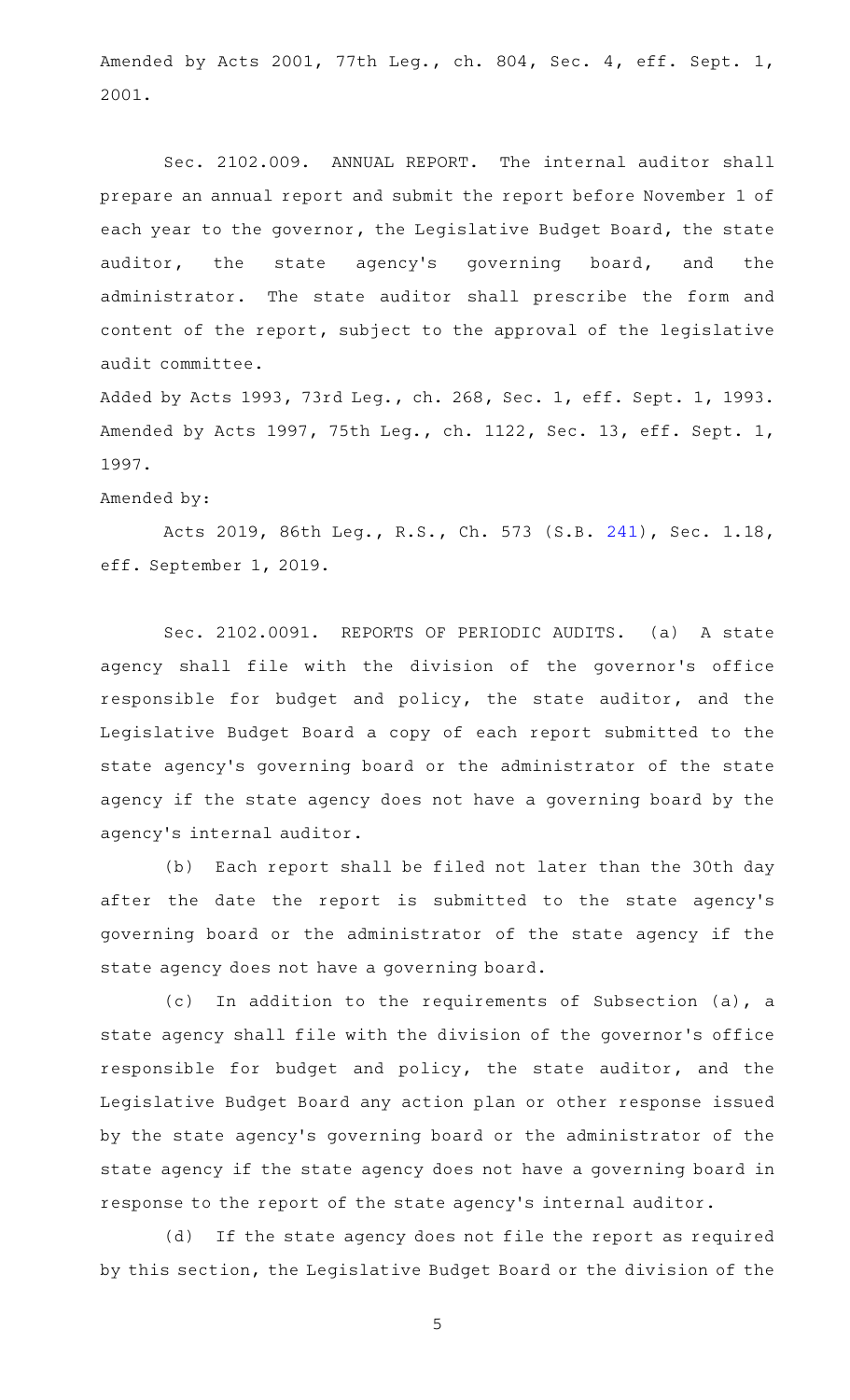governor 's office responsible for budget and policy may take appropriate action to compel the filing of the report. Added by Acts 1999, 76th Leg., ch. 281, Sec. 7, eff. Sept. 1, 1999. Amended by Acts 2001, 77th Leg., ch. 804, Sec. 4, eff. Sept. 1, 2001.

## Amended by:

Acts 2013, 83rd Leg., R.S., Ch. 1312 (S.B. [59\)](http://www.legis.state.tx.us/tlodocs/83R/billtext/html/SB00059F.HTM), Sec. 50, eff. September 1, 2013.

Acts 2019, 86th Leg., R.S., Ch. 573 (S.B. [241](http://www.legis.state.tx.us/tlodocs/86R/billtext/html/SB00241F.HTM)), Sec. 1.19, eff. September 1, 2019.

Sec. 2102.010. CONSULTATIONS. An internal auditor may consult the state agency 's governing board or the administrator of the state agency if the state agency does not have a governing board, the governor 's office, the state auditor, and legislative agencies or committees about matters affecting duties or responsibilities under this chapter.

Added by Acts 1993, 73rd Leg., ch. 268, Sec. 1, eff. Sept. 1, 1993. Amended by Acts 2001, 77th Leg., ch. 804, Sec. 4, eff. Sept. 1, 2001.

Sec. 2102.011. INTERNAL AUDIT STANDARDS. The internal audit program shall conform to the Standards for the Professional Practice of Internal Auditing, the Code of Ethics contained in the Professional Practices Framework as promulgated by the Institute of Internal Auditors, and generally accepted government auditing standards.

Added by Acts 1993, 73rd Leg., ch. 268, Sec. 1, eff. Sept. 1, 1993. Amended by Acts 2003, 78th Leg., ch. 380, Sec. 4, eff. Sept. 1, 2003.

Sec. 2102.012. PROFESSIONAL DEVELOPMENT. (a) Subject to approval by the legislative audit committee, the state auditor may make available and coordinate a program of training and technical assistance to ensure that state agency internal auditors have access to current information about internal audit techniques, policies, and procedures and to provide general technical and audit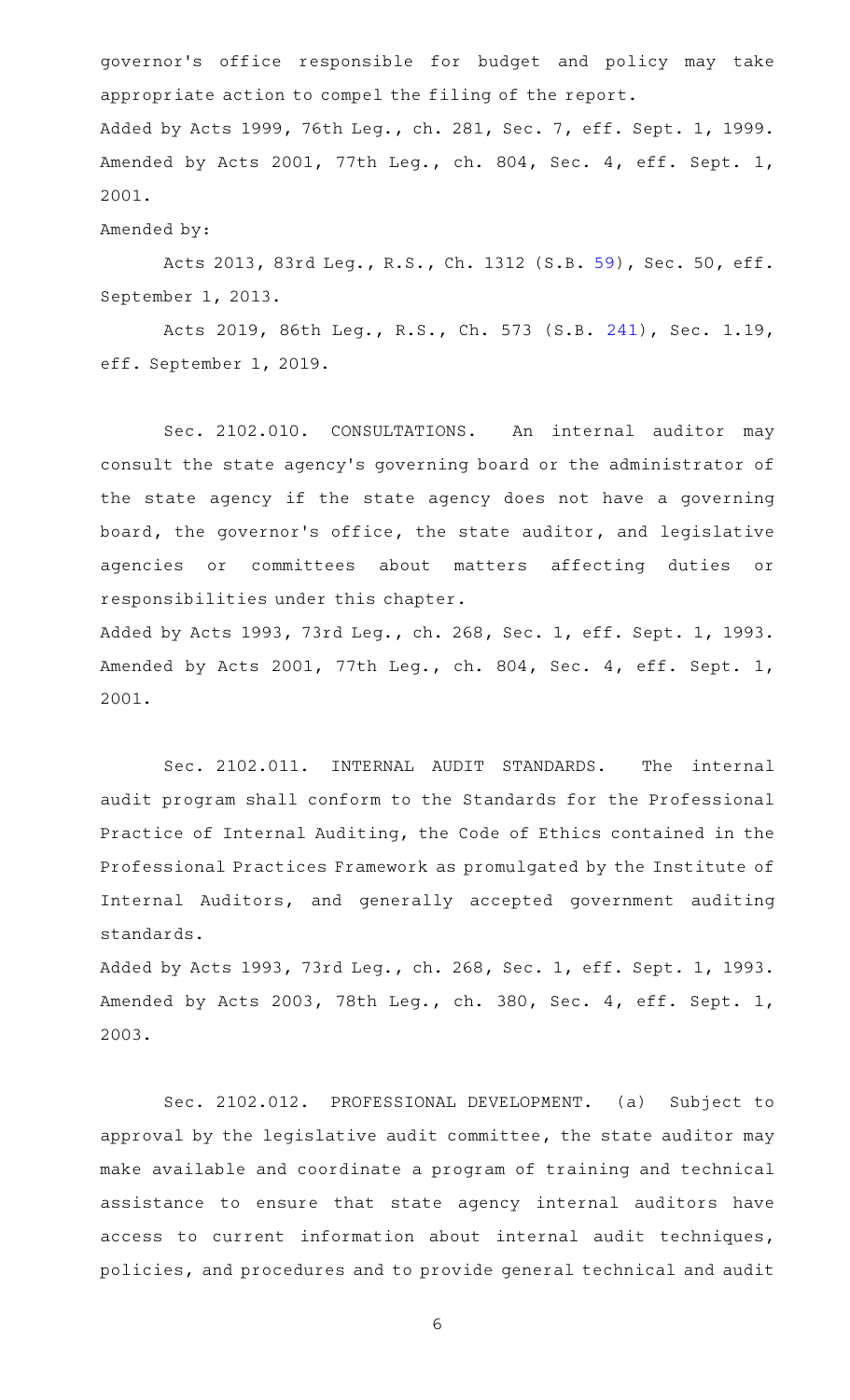assistance to agency internal auditors on request.

(b) The state auditor is entitled to reimbursement for costs associated with providing the services under the terms of interagency cooperation contracts negotiated between the state auditor and each agency. The costs may not exceed those allowed by the General Appropriations Act. Work performed under this section by the state auditor is subject to approval by the legislative audit committee for inclusion in the audit plan under Section [321.013\(](http://www.statutes.legis.state.tx.us/GetStatute.aspx?Code=GV&Value=321.013)c). Added by Acts 1993, 73rd Leg., ch. 268, Sec. 1, eff. Sept. 1, 1993. Amended by Acts 2003, 78th Leg., ch. 785, Sec. 33, eff. Sept. 1, 2003.

Sec. 2102.013. ANNUAL RISK ASSESSMENT; REPORT. (a) A state agency described by Section [2102.004\(](http://www.statutes.legis.state.tx.us/GetStatute.aspx?Code=GV&Value=2102.004)b) shall conduct each year a formal risk assessment consisting of an executive management review of agency functions, activities, and processes.

 $(b)$  The risk assessment must:

(1) evaluate the probability of occurrence and the likely effect of financial, managerial, and compliance risks and of risks related to the use of information technology; and

(2) rank risks according to the probability of occurrence and likely effect of the risks evaluated.

(c) The state agency shall submit the written risk assessment to the state auditor in the form and at the time prescribed by the state auditor.

Added by Acts 2003, 78th Leg., ch. 291, Sec. 2, eff. June 18, 2003.

Sec. 2102.014. EVALUATION OF RISK ASSESSMENT REPORTS; AUDITS. (a) Based on risk assessment and subject to the legislative audit committee 's approval of including the work described by this subsection in the audit plan under Section [321.013\(](http://www.statutes.legis.state.tx.us/GetStatute.aspx?Code=GV&Value=321.013)c), the state auditor shall:

(1) evaluate each report submitted under Section [2102.013](http://www.statutes.legis.state.tx.us/GetStatute.aspx?Code=GV&Value=2102.013);

 $(2)$  identify agencies with significant financial, managerial, or compliance risk or significant risk related to the use of information technology; and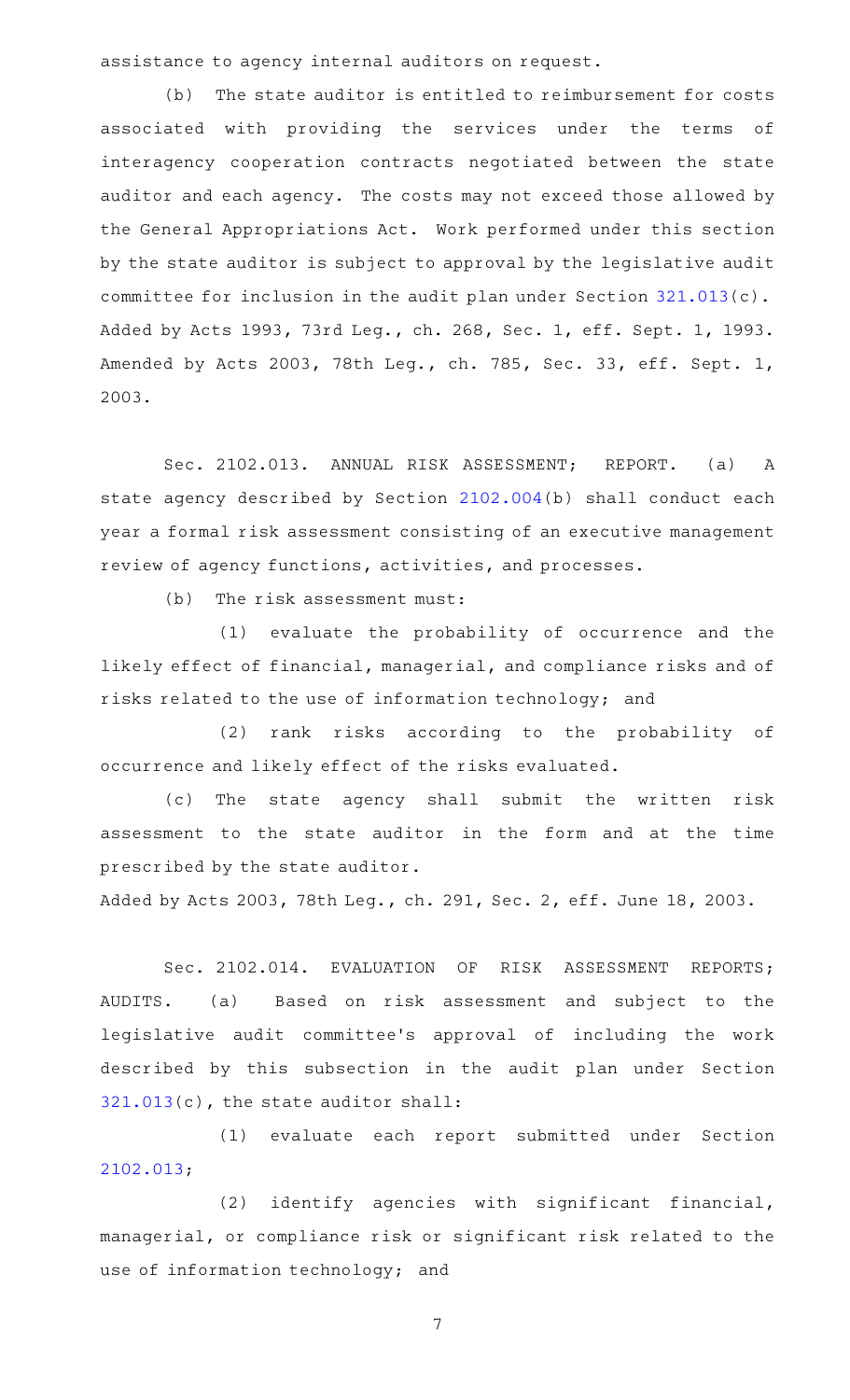(3) recommend to the governor that the identified agencies obtain an audit to address the significant risks identified by the state auditor.

(b) The governor may order an agency identified under this section to:

(1) obtain an audit under governmental auditing standards;

(2) submit reports and corrective action plans as prescribed by Section [2102.0091](http://www.statutes.legis.state.tx.us/GetStatute.aspx?Code=GV&Value=2102.0091); and

(3) report to the state auditor the status of the agency 's implementation of audit recommendations in the form and addressing issues as prescribed by the state auditor.

(c) The governor may provide funds to agencies as necessary to pay the costs of audits ordered under this section from any funds appropriated to the governor for this purpose.

Added by Acts 2003, 78th Leg., ch. 291, Sec. 2, eff. June 18, 2003.

Sec. 2102.015. PUBLICATION OF AUDIT PLAN AND ANNUAL REPORT ON INTERNET. (a) Notwithstanding Section [2102.003,](http://www.statutes.legis.state.tx.us/GetStatute.aspx?Code=GV&Value=2102.003) in this section, "state agency" means a board, commission, department, institute, office, or other agency in the executive branch of state government that is created by the constitution or a statute of this state, including an institution of higher education as defined by Section [61.003](http://www.statutes.legis.state.tx.us/GetStatute.aspx?Code=ED&Value=61.003), Education Code.

(b) Subject to Subsection  $(c)$ , at the time and in the manner provided by the state auditor, a state agency shall post on the agency 's Internet website:

(1) the agency's internal audit plan approved as provided by Section [2102.008;](http://www.statutes.legis.state.tx.us/GetStatute.aspx?Code=GV&Value=2102.008) and

(2) the agency's annual report required under Section [2102.009](http://www.statutes.legis.state.tx.us/GetStatute.aspx?Code=GV&Value=2102.009).

(c)AAA state agency is not required to post information contained in the agency 's internal audit plan or annual report if the information is excepted from public disclosure under Chapter [552.](http://www.statutes.legis.state.tx.us/GetStatute.aspx?Code=GV&Value=552)

(d) A state agency shall update the posting required under this section at the time and in the manner provided by the state